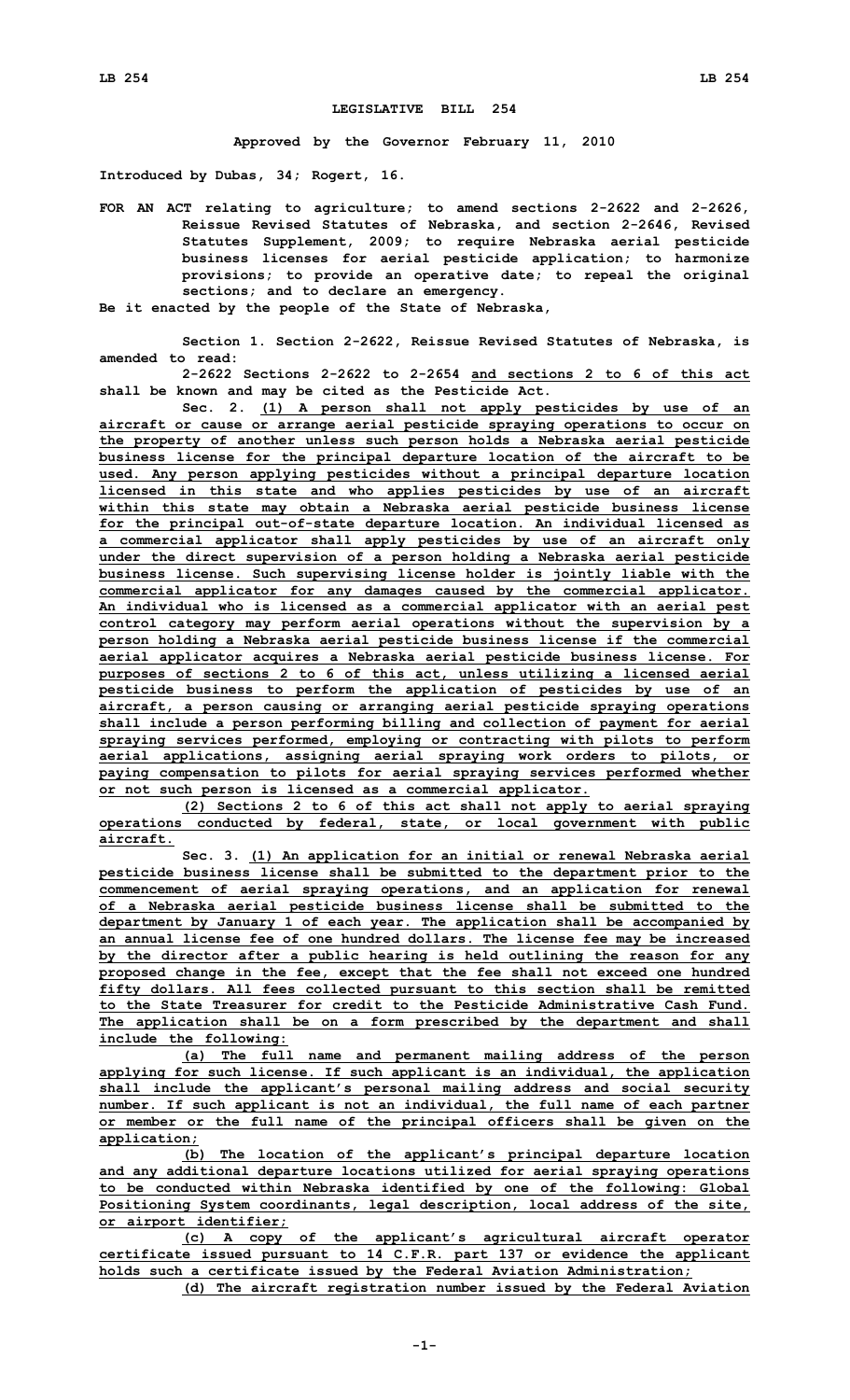**Administration pursuant to 14 C.F.R. part 47 of all aircraft owned, rented, or leased by the applicant to be utilized for aerial pesticide applications and all other aircraft utilized in aerial spraying operations conducted by the applicant;**

**(e) The Nebraska commercial applicator certificate number and current Federal Aviation Administration commercial pilot certificate number of all persons operating aircraft for the aerial application of pesticides during any aerial spraying operations conducted by the applicant; and**

**(f) Such other information as deemed necessary by the director to determine the suitability of the applicant for licensure as an aerial pesticide business.**

**(2) An applicant located outside this state shall file with the department <sup>a</sup> written designation of <sup>a</sup> resident agent for service of process in actions taken in the administration and enforcement of the Pesticide Act. In lieu of designating <sup>a</sup> resident agent, the applicant may designate the Secretary of State as the recipient of service of process for the applicant in this state.**

**Sec. 4. Prior to commencing aerial spraying operations, <sup>a</sup> person holding <sup>a</sup> Nebraska aerial pesticide business license shall immediately report all aircraft, pilots, and departure locations utilized for the operation if different from or in addition to the information provided in the person's initial or renewal license application. If <sup>a</sup> pilot or aircraft is to be utilized for seasonal operations or on <sup>a</sup> temporary basis, the license holder shall notify the director of the approximate dates of commencement and termination of the utilization of supplemental pilots or aircraft.**

**Sec. 5. Each Nebraska aerial pesticide business license holder is responsible for the acts of each person applying pesticides on lands within this state under the direction and supervision of the business. The aerial pesticide business's license is subject to denial, suspension, modification, or revocation after <sup>a</sup> hearing for any violation of the Pesticide Act, whether committed by the license holder, the license holder's agent, or the license holder's employee.**

**Sec. 6. Each aerial pesticide business shall maintain records of applications of pesticides by use of an aircraft that are required by the department, and the department may require such records to be kept separate from other business records. The department may adopt and promulgate rules and regulations regarding the information to be included in the records. The aerial pesticide business shall keep such records for <sup>a</sup> period of at least three years, provide the department with access to examine such records, and provide the department <sup>a</sup> copy of any such record upon request.**

**Sec. 7. Section 2-2626, Reissue Revised Statutes of Nebraska, is amended to read:**

**2-2626 The department shall have the following powers, functions, and duties:**

**(1) To administer, implement, and enforce the Pesticide Act and serve as the lead state agency for the regulation of pesticides. The department shall involve the natural resources districts and other state agencies, including the Department of Environmental Quality, the Department of Natural Resources, or the Department of Health and Human Services, in matters relating to water quality. Nothing in the act shall be interpreted in any way to affect the powers of any other state agency or of any natural resources district to regulate for ground water quality or surface water quality as otherwise provided by law;**

**(2) To be responsible for the development and implementation of <sup>a</sup> state management plan and pesticide management plans. The Department of Environmental Quality shall be responsible for the adoption of standards for pesticides in surface water and ground water, and the Department of Health and Human Services shall be responsible for the adoption of standards for pesticides in drinking water. These standards shall be established as action levels in the state management plan and pesticide management plans at which prevention and mitigation measures are implemented. Such action levels may be set at or below the maximum contaminant level set for any product as set by the federal agency under the federal Safe Drinking Water Act, 42 U.S.C. 300f et seq., as the act existed on January 1, 2006. The Department of Agriculture shall cooperate with and use existing expertise in other state agencies when developing the state management plan and pesticide management plans and shall not hire <sup>a</sup> hydrologist within the department for such purpose;**

**(3) After notice and public hearing, to adopt and promulgate rules and regulations providing lists of state-limited-use pesticides for the entire state or for <sup>a</sup> designated area within the state, subject to the following:**

**(a) <sup>A</sup> pesticide shall be included on <sup>a</sup> list of state-limited-use pesticides if:**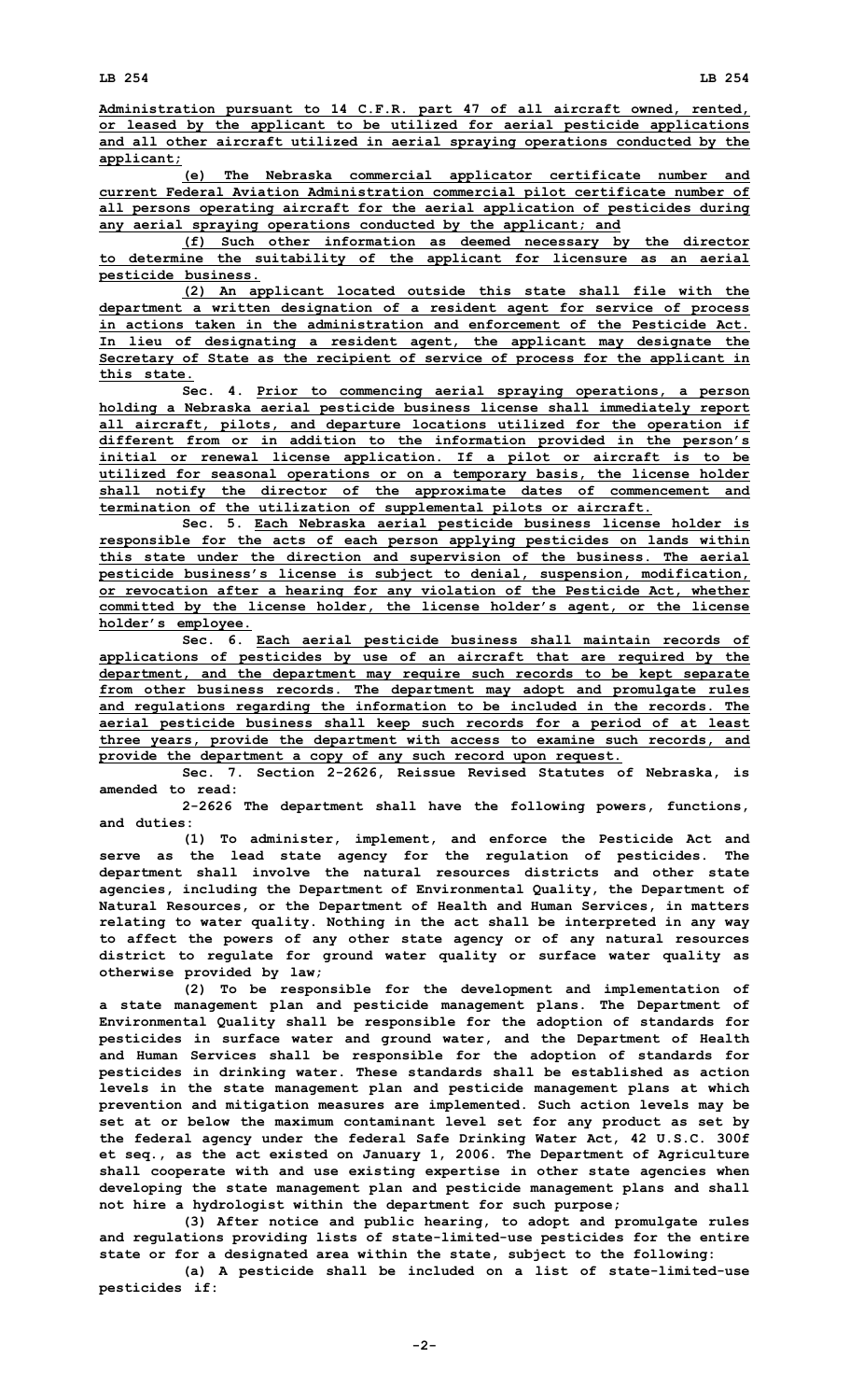**(i) The Department of Agriculture determines that the pesticide, when used in accordance with its directions for use, warnings, and cautions and for uses for which it is registered, may without additional regulatory restrictions cause unreasonable adverse effects on humans or the environment, including injury to the applicator or other persons because of acute dermal or inhalation toxicity of the pesticides;**

**(ii) The water quality standards set by the Department of Environmental Quality or the Department of Health and Human Services pursuant to this section are exceeded; or**

**(iii) The Department of Agriculture determines that the pesticide requires additional restrictions to meet the requirements of the Pesticide Act, the federal act, or any plan adopted under the Pesticide Act or the federal act;**

**(b) The Department of Agriculture may regulate the time and conditions of use of <sup>a</sup> state-limited-use pesticide and may require that it be purchased or possessed only:**

**(i) With permission of the department;**

**(ii) Under direct supervision of the department or its designee in certain areas and under certain conditions;**

**(iii) In specified quantities and concentrations or at specified times; or**

**(iv) According to such other restrictions as the department may set by regulation;**

**(c) The Department of Agriculture may require <sup>a</sup> person authorized to distribute or use <sup>a</sup> state-limited-use pesticide to maintain records of the person's distribution or use and may require that the records be kept separate from other business records;**

**(d) The state management plan and pesticide management plans shall be coordinated with the Department of Agriculture and other state agency plans and with other state agencies and with natural resources districts;**

**(e) The state management plan and pesticide management plans may impose progressively more rigorous pesticide management practices as pesticides are detected in ground water or surface water at increasing fractions of the standards adopted by the Department of Environmental Quality or the Department of Health and Human Services; and**

**(f) <sup>A</sup> pesticide management plan may impose progressively more rigorous pesticide management practices to address any unreasonable adverse effect of pesticides on humans or the environment. When appropriate, <sup>a</sup> pesticide management plan may establish action levels for imposition of such progressively more rigorous management practices based upon measurable indicators of the adverse effect on humans or the environment;**

**(4) To adopt and promulgate such rules and regulations as are necessary for the enforcement and administration of the Pesticide Act. The regulations shall include, but not be limited to, regulations providing for:**

**(a) The collection of samples, examination of records, and reporting of information by persons subject to the act;**

**(b) The safe handling, transportation, storage, display, distribution, use, and disposal of pesticides and their containers;**

**(c) Labeling requirements of all pesticides required to be registered under provisions of the act, except that such regulations shall not impose any requirements for federally registered labels contrary to those required pursuant to the federal act;**

**(d) Classes of devices which shall be subject to the Pesticide Act;**

**(e) Reporting and record-keeping requirements for persons distributing or using pesticide products made available under section 136p of the federal act and for persons required to keep records under the Pesticide Act;**

**(f) Methods to be used in the application of pesticides when the Department of Agriculture finds that such regulations are necessary to carry out the purpose and intent of the Pesticide Act. Such regulations may include methods to be used in the application of <sup>a</sup> restricted-use pesticide, may relate to the time, place, manner, methods, materials, amounts, and concentrations in connection with the use of the pesticide, may restrict or prohibit use of the pesticides in designated areas during specified periods of time, and may provide specific examples and technical interpretations of subdivision (4) of section 2-2646. The regulations shall encompass all reasonable factors which the department deems necessary to prevent damage or injury by drift or misapplication to (i) plants, including forage plants, or adjacent or nearby property, (ii) wildlife in the adjoining or nearby areas, (iii) fish and other aquatic life in waters in reasonable proximity to the area to be treated, (iv) surface water or ground water, and (v) humans, animals, or beneficial insects. In adopting and promulgating such regulations,**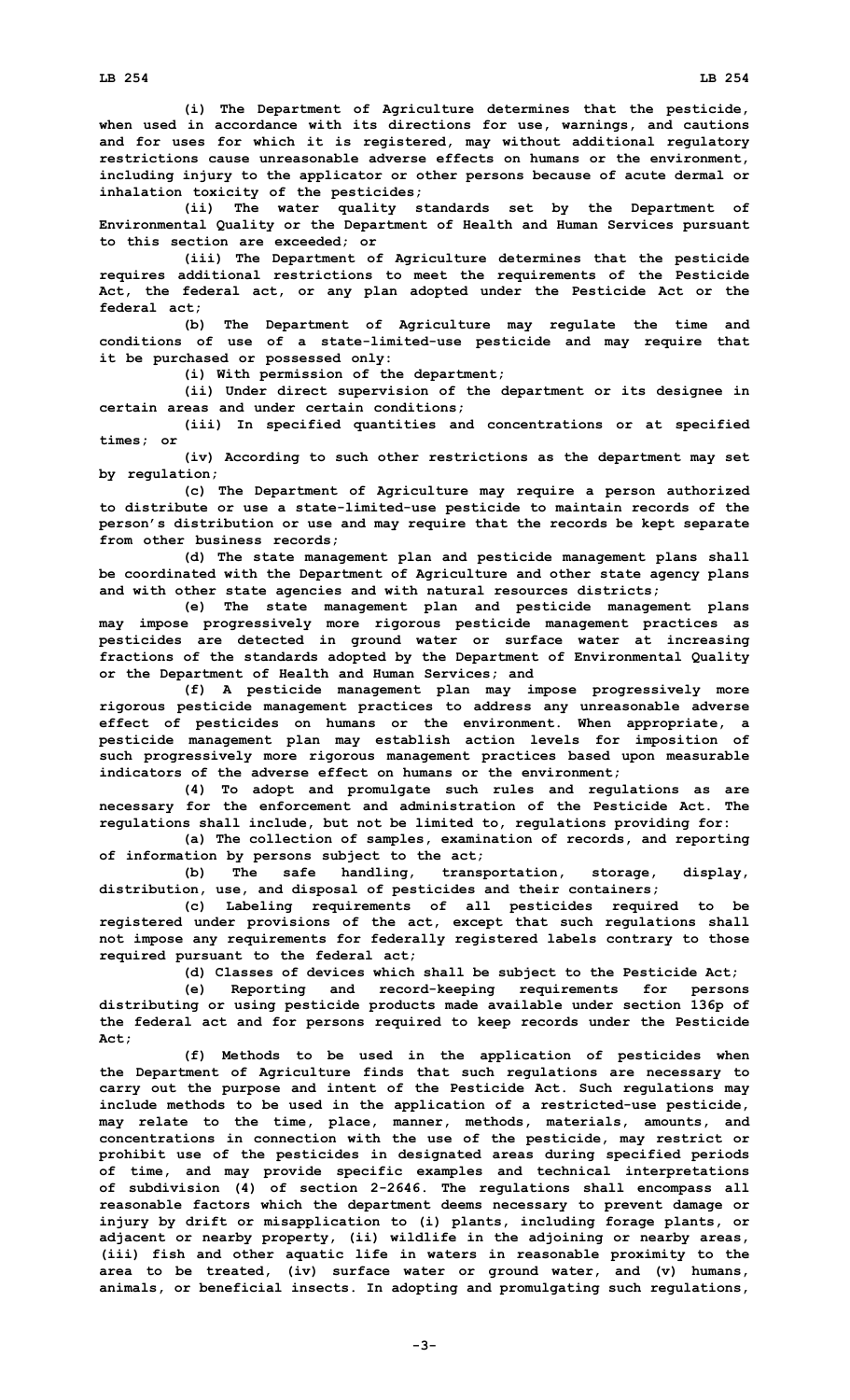**to:**

**the department shall give consideration to pertinent research findings and**

**recommendations of other agencies of the state, the federal government, or other reliable sources. The department may, by regulation, require that notice of <sup>a</sup> proposed use of <sup>a</sup> pesticide be given to landowners whose property is adjacent to the property to be treated or in the immediate vicinity thereof if the department finds that such notice is necessary to carry out the purpose of the act;**

**(g) State-limited-use pesticides for the state or for designated areas in the state;**

**(h) Establishment of the amount of any fee or fine as directed by the act;**

**(i) Establishment of the components of any state management plan or pesticide management plan;**

**(j) Establishment of categories for licensed pesticide applicators in addition to those established in 40 C.F.R. 171, as the regulation existed on January 1, 2006; and**

**(k) Establishment of <sup>a</sup> process for the issuance of permits for emergency-use pesticides made available under section 136p of the federal act;**

**(5) To enter any public or private premises at any reasonable time**

**(a) Inspect and sample any equipment authorized or required to be inspected under the Pesticide Act or to inspect the premises on which the equipment is kept or stored;**

**(b) Inspect or sample any area exposed or reported to be exposed to <sup>a</sup> pesticide or where <sup>a</sup> pesticide use has occurred;**

**(c) Inspect and sample any area where <sup>a</sup> pesticide is disposed of or stored;**

**(d) Observe the use and application of and sample any pesticide;**

**(e) Inspect and copy any records relating to the distribution or use of any pesticide or the issuance of any license, permit, or registration under the act; or**

**(f) Inspect, examine, or take samples from any application equipment, building, or place owned, controlled, or operated by <sup>a</sup> registrant, licensed certified applicator, or dealer any person engaging in an activity regulated by the act if, from probable cause, it appears that the application equipment, building, or place contains <sup>a</sup> pesticide;**

**(6) To sample, inspect, make analysis of, and test any pesticide found within this state;**

**(7) To issue and enforce <sup>a</sup> written or printed order to stop the sale, removal, or use of <sup>a</sup> pesticide if the Department of Agriculture has reason to believe that the pesticide is in violation of any provision of the act. The department shall present the order to the owner or custodian of the pesticide. The person who receives the order shall not distribute, remove, or use the pesticide until the department determines that the pesticide is in compliance with the act. This subdivision shall not limit the right of the department to proceed as authorized by any other provision of the act;**

**(8)(a) To sue in the name of the director to enjoin any violation of the act. Venue for such action shall be in the county in which the alleged violation occurred, is occurring, or is threatening to occur; and**

**(b) To request the county attorney or the Attorney General to bring suit to enjoin <sup>a</sup> violation or threatened violation of the act;**

**(9) To impose or levy an administrative fine of not more than five thousand dollars on any person who has violated the provisions, requirements, conditions, limitations, or duties imposed by the act or rules and regulations adopted and promulgated pursuant to the act. A violation means any separate activity or day in which an activity takes place;**

**(10) To cause <sup>a</sup> violation warning letter to be served upon the alleged violator or violators pursuant to the act;**

**(11) To take measures necessary to ensure that all fees, fines, and penalties prescribed by the act and the rules or regulations adopted under the act are assessed and collected;**

**(12) To access, inspect, and copy all books, papers, records, bills of lading, invoices, and other information relating to the use, manufacture, repackaging, and distribution of pesticides necessary for the enforcement of the act;**

**(13) To seize, for use as evidence, without formal warrant if probable cause exists, any pesticide which is in violation of the act or is not approved by the Department of Agriculture or which is found to be used or distributed in the violation of the act or the rules and regulations adopted and promulgated under it;**

**(14) To declare as <sup>a</sup> pest any form of plant or animal life, other than humans and other than bacteria, viruses, and other microorganisms on or**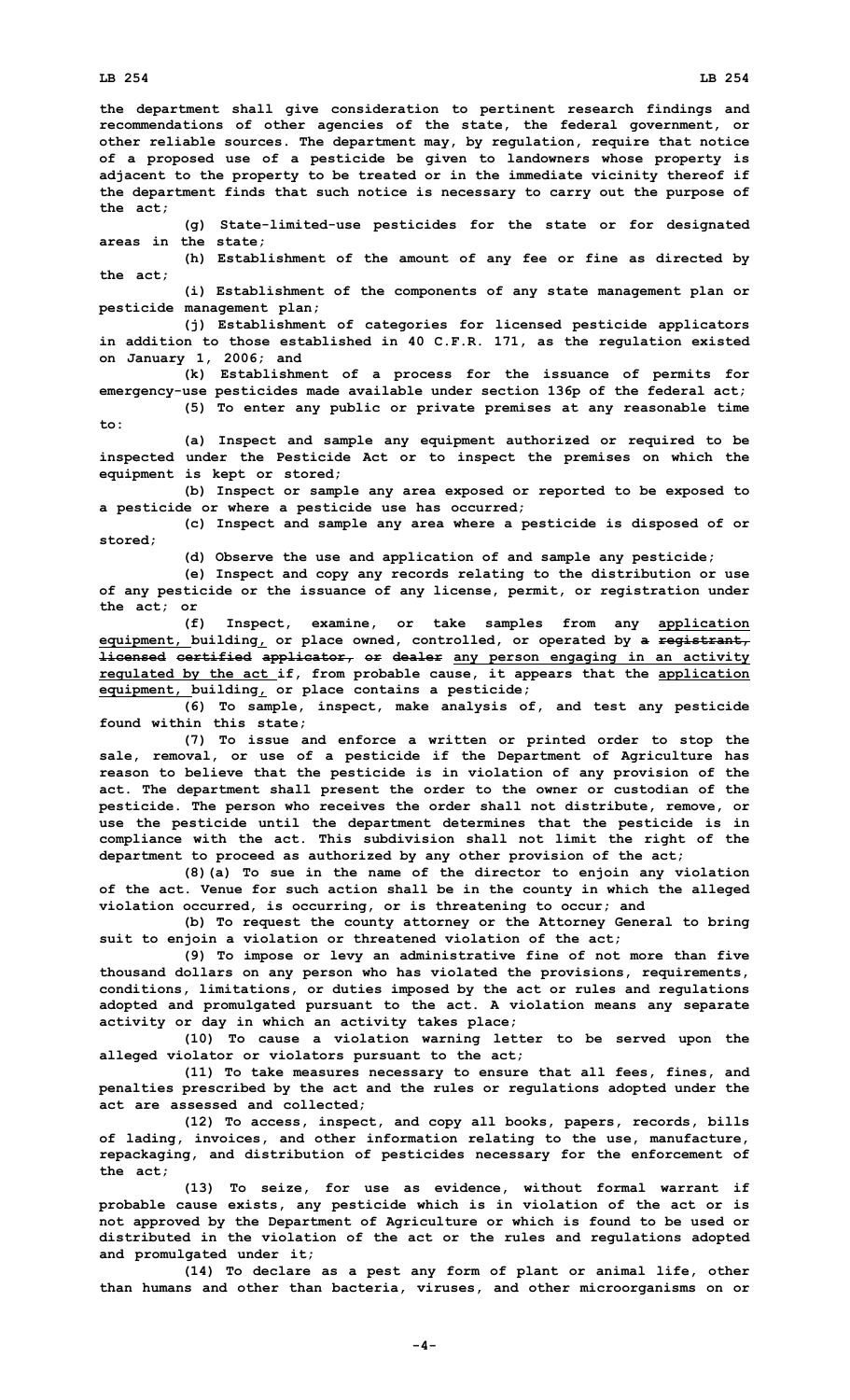**(15) To adopt classifications of restricted-use pesticides as determined by the federal agency under the federal act. In addition to the restricted-use pesticides classified by the administrator, the Department of Agriculture may also determine state-limited-use pesticides for the state or for designated areas within the state as provided in subdivision (3) of this section;**

**(16) To receive grants-in-aid from any federal entity, and to enter into cooperative agreements with any federal entity, any agency of this state, any subdivision of this state, any agency of another state, any Indian tribe, or any private person for the purpose of obtaining consistency with or assistance in the implementation of the Pesticide Act. The Department of Agriculture may reimburse any such entity from the Pesticide Administrative Cash Fund for the work performed under the cooperative agreement. The department may delegate its administrative responsibilities under the act to cities of the metropolitan and primary classes if it reasonably believes that such cities can perform the responsibilities in <sup>a</sup> manner consistent with the act and the rules and regulations adopted and promulgated under it;**

**(17) To prepare and adopt such plans as are necessary to implement any requirements of the federal agency under the federal act;**

**(18) To request the assistance of the Attorney General or the county attorney in the county in which <sup>a</sup> violation of the Pesticide Act has occurred with the prosecution or enforcement of any violation of the act;**

**(19) To enter into <sup>a</sup> settlement agreement with any person regarding the disposition of any license, permit, registration, or administrative fine;**

**(20) To issue <sup>a</sup> cease and desist order pursuant to section 2-2649;**

**(21) To deny an application or cancel, suspend, or modify the registration of <sup>a</sup> pesticide pursuant to section 2-2632;**

**(22) To issue, cancel, suspend, modify, or place on probation any license or permit issued pursuant to the act; and**

**(23) To make such reports to the federal agency as are required under the federal act.**

**Sec. 8. Section 2-2646, Revised Statutes Supplement, 2009, is amended to read:**

**2-2646 It shall be unlawful for any person:**

**(1) To distribute within the state or deliver for transportation or transport in intrastate commerce or between points within this state through <sup>a</sup> point outside this state, any of the following:**

**(a) <sup>A</sup> pesticide that has not been registered or whose registration has been canceled or suspended under the Pesticide Act;**

**(b) <sup>A</sup> pesticide that has <sup>a</sup> claim, <sup>a</sup> direction for its use, or labeling that differs from the representations made in connection with its registration;**

**(c) <sup>A</sup> pesticide that is not in the registrant's or manufacturer's unbroken immediate container and that is not labeled with the information and in the manner required by the act and any regulations adopted under the act;**

**(d) <sup>A</sup> pesticide that is adulterated;**

**(e) <sup>A</sup> pesticide or device that is misbranded;**

**(f) <sup>A</sup> pesticide in <sup>a</sup> container that is unsafe due to damage;**

**(g) <sup>A</sup> pesticide which differs from its composition as registered; or**

**(h) <sup>A</sup> pesticide that has not been colored or discolored as required by the Pesticide Act or the federal act;**

**(2) To detach, alter, deface, or destroy, wholly or in part, any label or labeling provided for by the Pesticide Act or <sup>a</sup> rule or regulation adopted under the act;**

**(3) To add any substance to or take any substance from <sup>a</sup> pesticide in <sup>a</sup> manner that may defeat the purpose of the act or any rule or regulation adopted and promulgated under the act;**

**(4) To use or cause to be used <sup>a</sup> pesticide contrary to the act, to the labeling of the pesticide, or to <sup>a</sup> rule or regulation of the department limiting the use of the pesticide, except that it shall not be unlawful to:**

**(a) Use <sup>a</sup> pesticide at any dosage, concentration, or frequency less than that specified or recommended on the labeling if the labeling does not specifically prohibit deviation from the specified or recommended dosage, concentration, or frequency or, if the pesticide is <sup>a</sup> termiticide, it is not used at <sup>a</sup> rate below the minimum concentration specified or recommended on the label for preconstruction treatments;**

**(b) Use <sup>a</sup> pesticide against any target pest not specified on the labeling if the use is for the crop, animal, or site specified or recommended on the labeling and the labeling does not specifically state that the pesticide may be used only for the pests specified or recommended on the**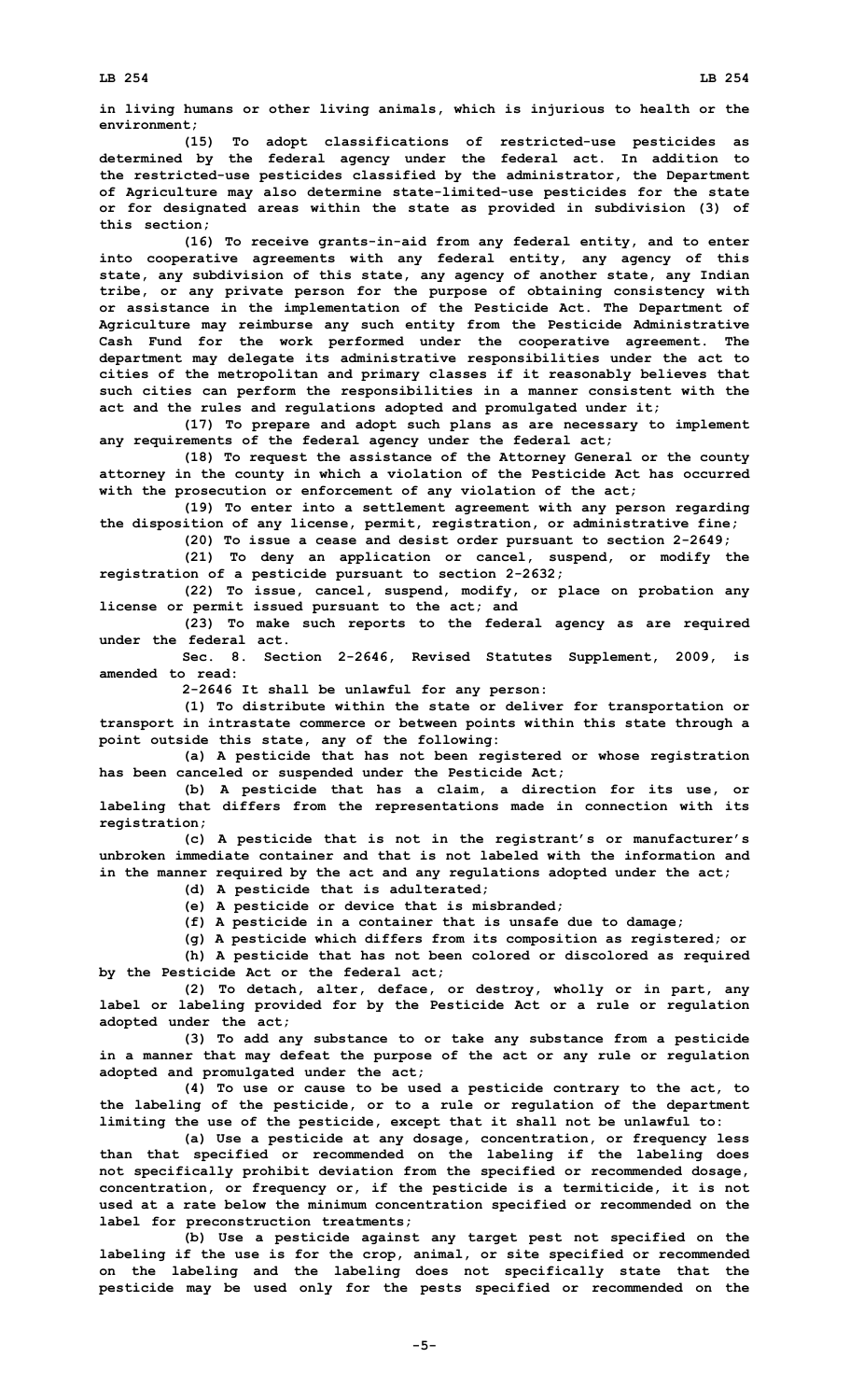**labeling;**

**(c) Employ any method of use not prohibited by the labeling if (i) the labeling does not specifically state that the product may be used only by the methods specified or recommended on the labeling, (ii) the method of use is consistent with the method specified on labeling, and (iii) the method of use does not more than minimally increase the exposure of the pesticide to humans or the environment;**

**(d) Mix <sup>a</sup> pesticide or pesticides with <sup>a</sup> fertilizer when such mixture is not prohibited by the labeling if such mixing is consistent with the method of application specified or recommended on the labeling and does not more than minimally increase the exposure of the pesticide to humans or the environment;**

**(e) Use <sup>a</sup> pesticide in conformance with section 136c, 136p, or 136v of the federal act or section 2-2626; or**

**(f) Use <sup>a</sup> pesticide in <sup>a</sup> manner that the director determines to be consistent with the purposes of the Pesticide Act;**

**(5) To use <sup>a</sup> pesticide at any dosage, concentration, or frequency greater than specified or recommended on the labeling unless the labeling allows the greater dosage, concentration, or frequency;**

**(6) To handle, transport, store, display, or distribute <sup>a</sup> pesticide in <sup>a</sup> manner that violates any provision of the Pesticide Act or <sup>a</sup> rule or regulation adopted and promulgated under the act;**

**(7) To use, cause to be used, dispose, discard, or store <sup>a</sup> pesticide or pesticide container in <sup>a</sup> manner that the person knows or should know is:**

**(a) Likely to adversely affect or cause injury to humans, the environment, vegetation, crops, livestock, wildlife, or pollinating insects;**

**(b) Likely to pollute <sup>a</sup> water supply or waterway; or**

**(c) A violation of the Environmental Protection Act or <sup>a</sup> rule or regulation adopted and promulgated pursuant to the act;**

**(8) To use for the person's advantage or reveal, other than to <sup>a</sup> properly designated state or federal official or employee, to <sup>a</sup> physician, or in an emergency to <sup>a</sup> pharmacist or other qualified person for the preparation of an antidote, any information relating to pesticide formulas, trade secrets, or commercial or financial information acquired under the Pesticide Act and marked as privileged or confidential by the registrant;**

**(9) To commit an act for which <sup>a</sup> licensed certified applicator's license may be suspended, modified, revoked, or placed on probation under the Pesticide Act whether or not the person committing the act is <sup>a</sup> licensed certified applicator;**

**(10) To knowingly or intentionally use, cause to be used, handle, store, or dispose of <sup>a</sup> pesticide in <sup>a</sup> manner that causes bodily injury to or the death of <sup>a</sup> human or that pollutes ground water, surface water, or <sup>a</sup> water supply;**

**(11) To fail to obtain <sup>a</sup> license or to pay all fees and penalties as prescribed by the act and the rules and regulations adopted and promulgated pursuant to the act;**

**(12) To fail to keep or refuse to make available for examination and copying by the department all books, papers, records, and other information necessary for the enforcement of the act;**

**(13) To hinder, obstruct, or refuse to assist the director in the performance of his or her duties;**

**(14) To violate any state management plan or pesticide management plan developed or approved by the department;**

**(15) To distribute or advertise any restricted-use pesticide for some other purpose other than in accordance with the Pesticide Act and the federal act;**

**(16) To use any pesticide which is under an experimental-use or emergency-use permit which is contrary to the provisions of such permit;**

**(17) To fail to follow any order of the department;**

**(18) Except as authorized by law, to knowingly or intentionally use, cause to be used, handle, store, or dispose of <sup>a</sup> pesticide on property without the permission of the owner or lawful tenant. Applications for outdoor vector control authorized by <sup>a</sup> federal or state agency or political subdivision shall not be in violation of this subdivision when the application is made from public access property and cannot practically be confined to public property;**

**(19) To knowingly falsify all or part of any application for registration or licensing or any other records required to be maintained pursuant to the Pesticide Act;**

**(20) To alter or falsify all or part of <sup>a</sup> license issued by the department; and**

**(21) To violate any other provision of the act.**

**Sec. 9. This act becomes operative on May 1, 2010.**